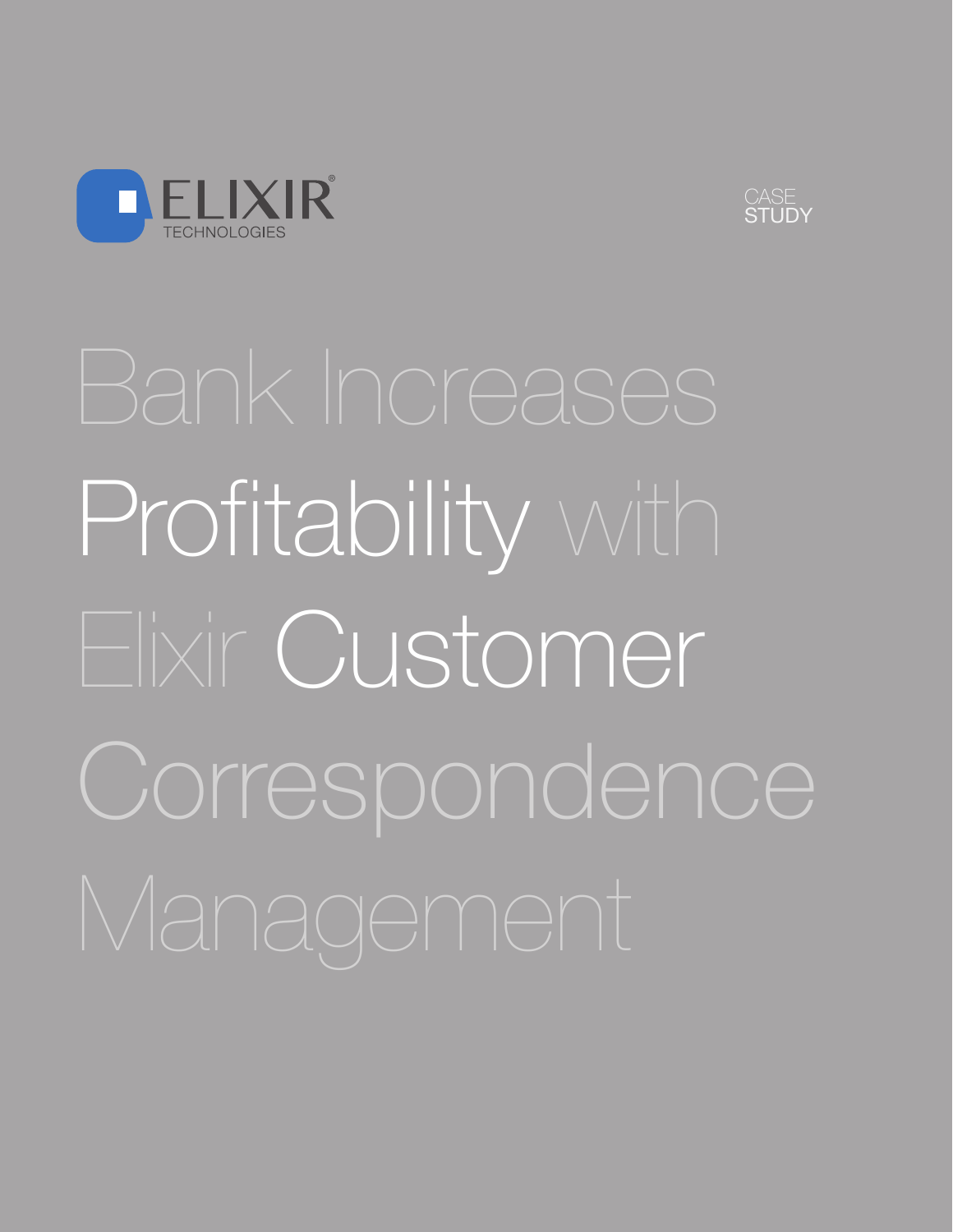## **Introduction**

This leading U.S.-based bank provides consumer and commercial finance services, insurance, investments, and mortgages to 70 million customers and one in three U.S. households with approximately 266,000 team members in 36 countries.

#### The Challenge

Customers wanted to access documents online. At the same time, regulatory policies required that the bank offer print, as well as on-demand archives. Over time, the bank had implemented systems to serve these output channels, but the processes to generate the documents were completely separate. A third party archived records, while the bank handled online access. Separate systems required that the bank maintain duplicate versions of content, data, and graphics. Due to the lack of integration, there was no easy way to link online and printed documents.

### The Solution

The bank wanted a single system that could serve print, online, and archived documents from a centralized platform. Adopting an integrated solution would reduce costs by allowing customers to choose online over print, provide audit information to track or re-create different versions, and eliminate costs and reliance on a third party vendor, all while complying with financial regulations.

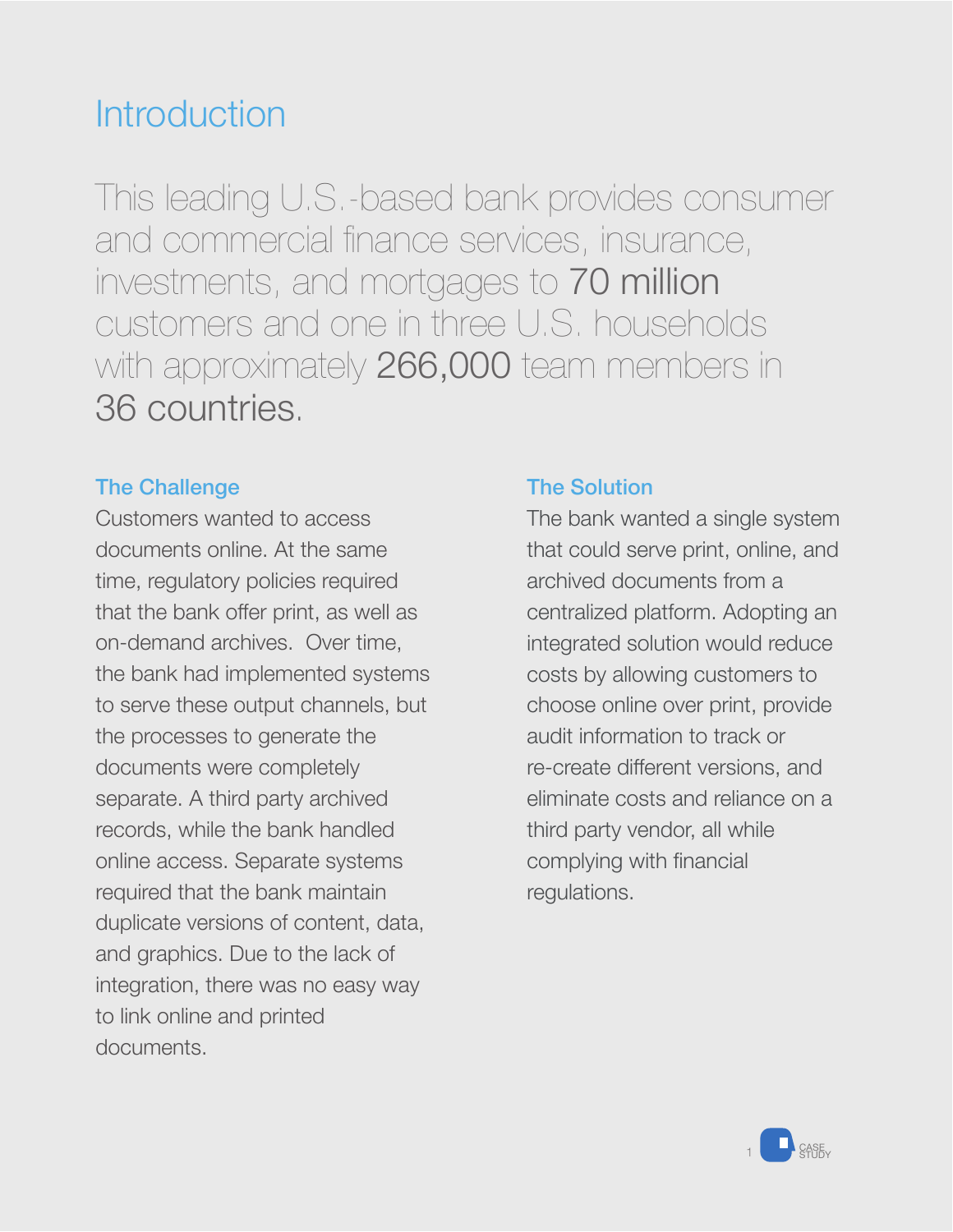### **Challenges**

## Technology Could not Scale with Business

### Increasing Costs for Archival

Growth in customer base resulted in a direct increase in document management costs for archive. The third-party provider stored a fully-composed version of each document – including all legally-required previous versions – driving up storage costs. With no visibility into the system, accessing an earlier version was time-consuming and expensive.

### Compliance Risks Due to Incorrect Documents

Inaccurate documents put the bank at risk from a compliance perspective. Lack of a formal and integrated approval process generated incorrect, non-compliant documents and increased costs to re-generate and send the appropriate document to the customer.

### Content Silos Leads to Costs

Records housed in disparate parts of the organization led to increased costs. To serve the separate systems, the bank had to maintain multiple versions of documents, leading to inefficient management of content. To correct or update content, the bank had to repeat processes across systems, introducing the potential for error and adding costs for the vendor-managed archive systems.

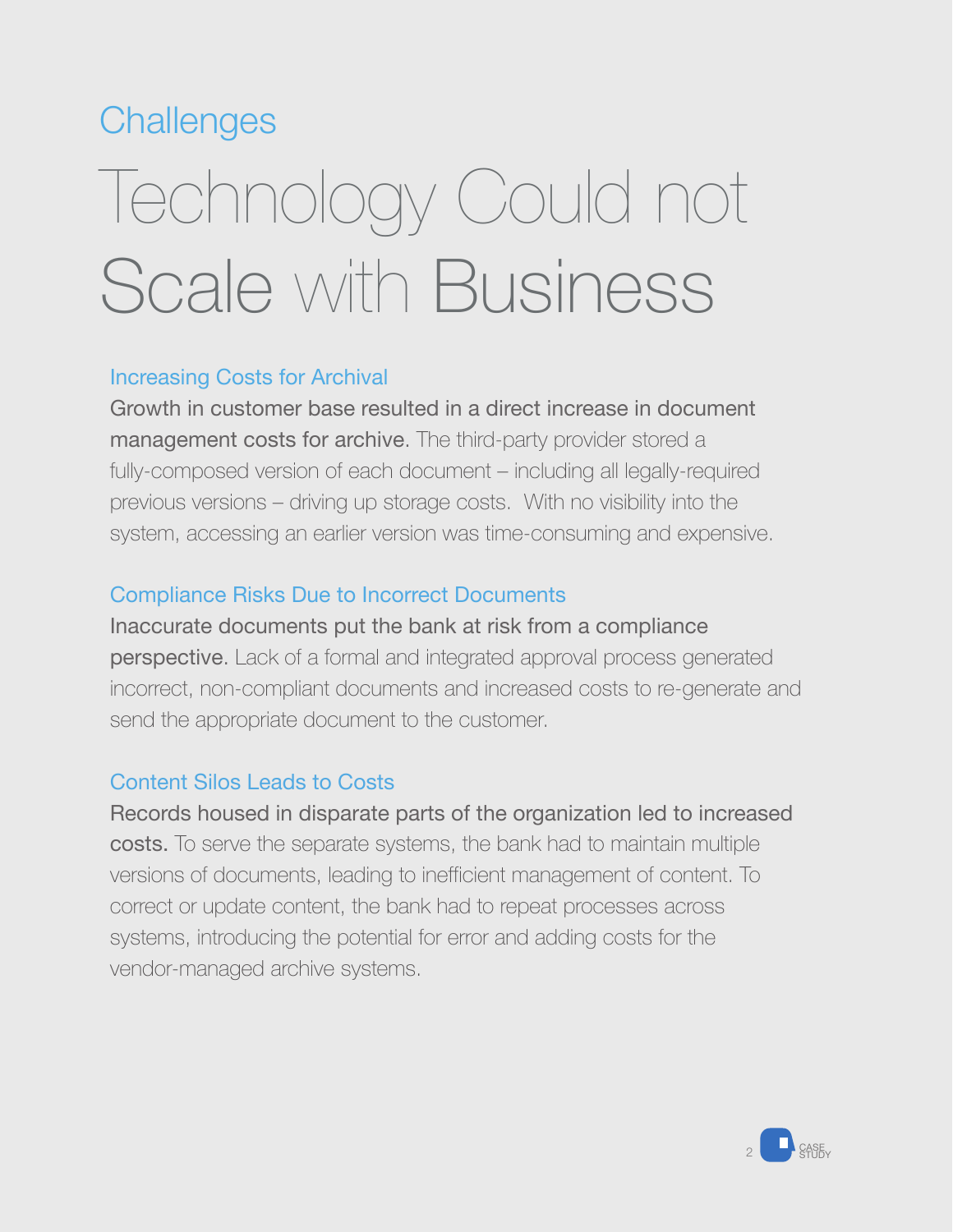### **Results**

# Iechnology Scales to Increase Profitability with Growth

### Eliminated Vendor Costs with Integrated Multi-Channel

Print and digital document versions generated simultaneously from same resources and content. Archival is now simply an output process that the bank manages as part of its multi-channel workflow. They have complete access, control, and visibility into the archive system with no additional costs.

### Reduced Printing Costs 25% with Integrated Multi-Channel

Customers log into their portal and access documents online or choose printed versions. Documents generated online at the customers request are excluded from the print process, eliminating time, paper, and postage costs.

### Previous Document Versions in One Click

On demand generation for all documents for as long as the business requires – that lasts 7 years or longer. Templates, data, and content are versioned and stored centrally. Previous document versions are reproduced on demand when required. There is no need to store fully-composed documents.

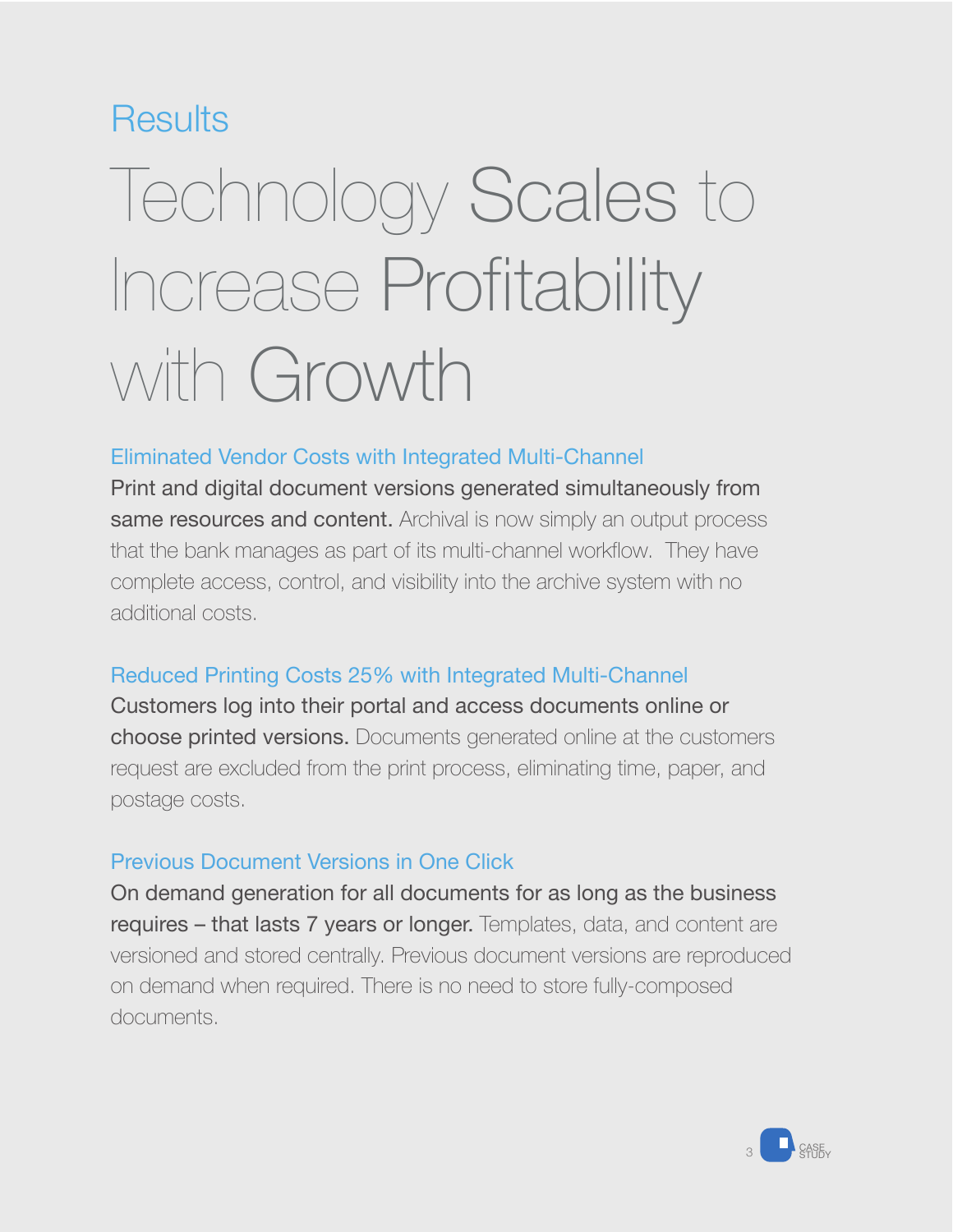### Approval Process Guaranteed

### Role-based approval provides control over production process.

Customer documents follow an established approval process, which can adjust dynamically based on events in the workflow. Approval permissions are assigned based on roles. Approvers may have different authorities, such as proof approval versus the ability to release a document to production.

### Content Silos Eliminated

Integrated platform houses content in single location. Centralized content management shares 8,000 resources across 500 design templates, reusing content as needed.

### 500,000+ Statements Daily & Counting

Elixir solution generates over a half million documents every 24 hours. The scalability of the system allows the bank to take on new business with the confidence that it will always meet delivery windows and provide accurate and compliant documents.